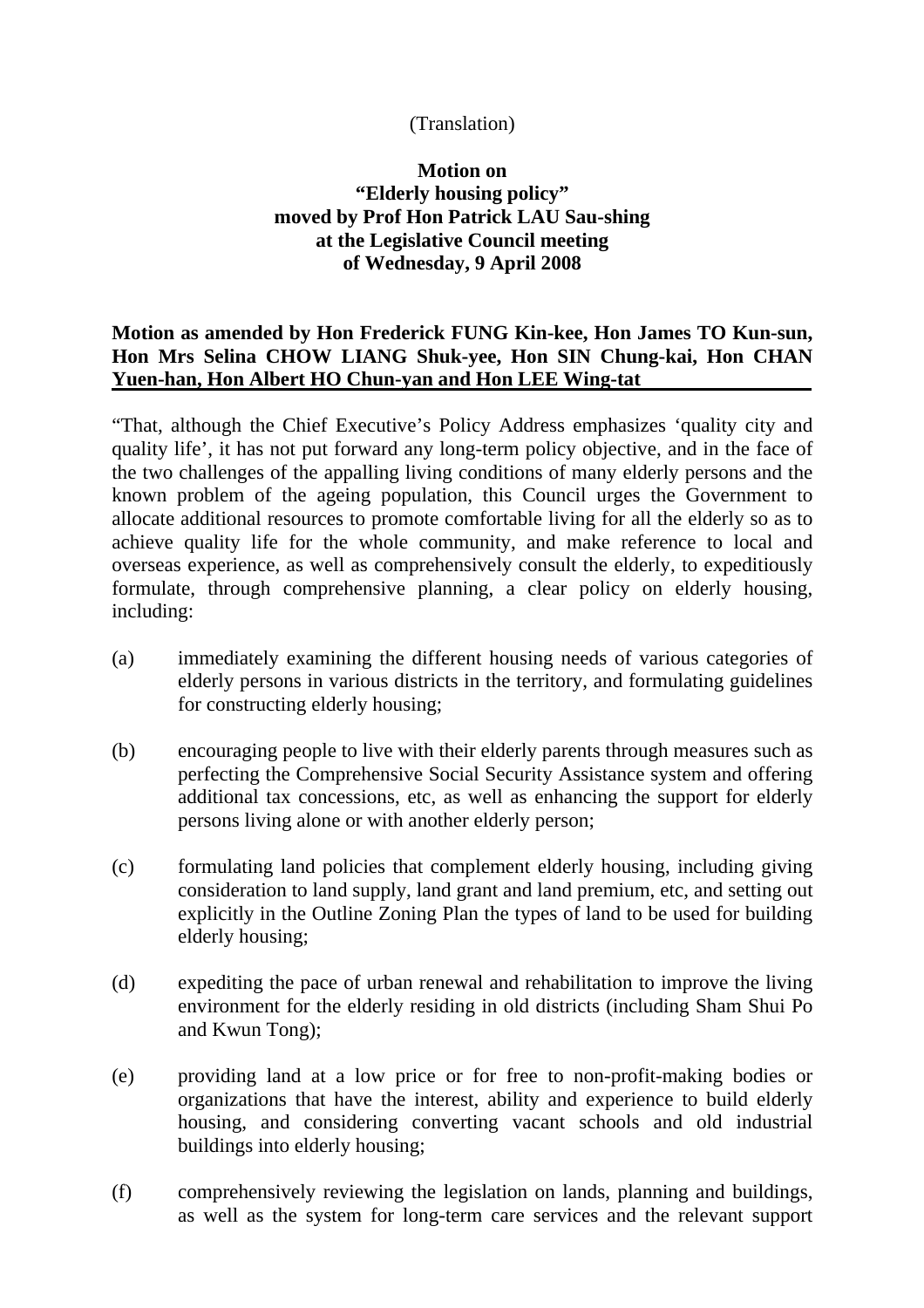measures, with a view to reinforcing the policy objective of 'ageing in the community', so as to integrate elderly housing, medical care and community care services into various communities, and providing in the vicinity of elderly housing sufficient community and passive recreational facilities which are needed by the elderly; and

(g) improving the regulation of care and attention homes and serviced housing for the elderly by increasing the subsidized places and nursing manpower as well as enhancing the transparency of residential care homes for the elderly, so as to provide diversified choices for elderly persons with different means,

thereby truly creating a quality living environment and a culture of mutual help and care for the people in the territory, including the elderly who will account for over a quarter of the population, and developing a harmonious and integrated quality city for the future of Hong Kong; in addition, in view of the cramped living environment in Hong Kong and the appalling living conditions of many elderly persons, quite a number of elderly persons hope to take up residence on the Mainland upon retirement to enjoy a better housing and living environment; the Government, in formulating the elderly housing policy, should take into consideration this factor and provide more support and flexibility in such areas as medical care, welfare, etc, for the Hong Kong elderly persons who take up residence on the Mainland, so as to enable the elderly to choose the places where they reside and live upon retirement according to their actual situations and wishes; at the same time, the Government should also raise the dependent parent/grandparent allowance, and relax the requirement of living together for the purpose of claiming tax deduction, so that children living in the same housing estates as their elderly parents or grandparents or living in the vicinity within a specified distance can enjoy the tax allowance, so as to encourage children to take care of their elderly parents and grandparents; in addition, the Government should:

- (a) construct public housing units and other types of housing for the elderly according to the different housing needs of various categories of elderly persons in various districts in the territory;
- (b) when considering converting vacant schools and old industrial buildings into elderly housing, also consider converting them into relevant support facilities, such as elderly centres, to be managed and operated by non-profit-making bodies or organizations;
- (c) lower the income and asset limit requirements for public housing applicants living with their elderly parents, as well as extend and enhance the various measures under the 'schemes to foster harmonious families' in public housing, thereby enabling more elderly persons to live with their children and be taken care of by their family members; and
- (d) conduct a comprehensive survey on the housing conditions of elderly persons in Hong Kong, actively help elderly persons living in appalling conditions to improve their living environment, and assist elderly persons with housing